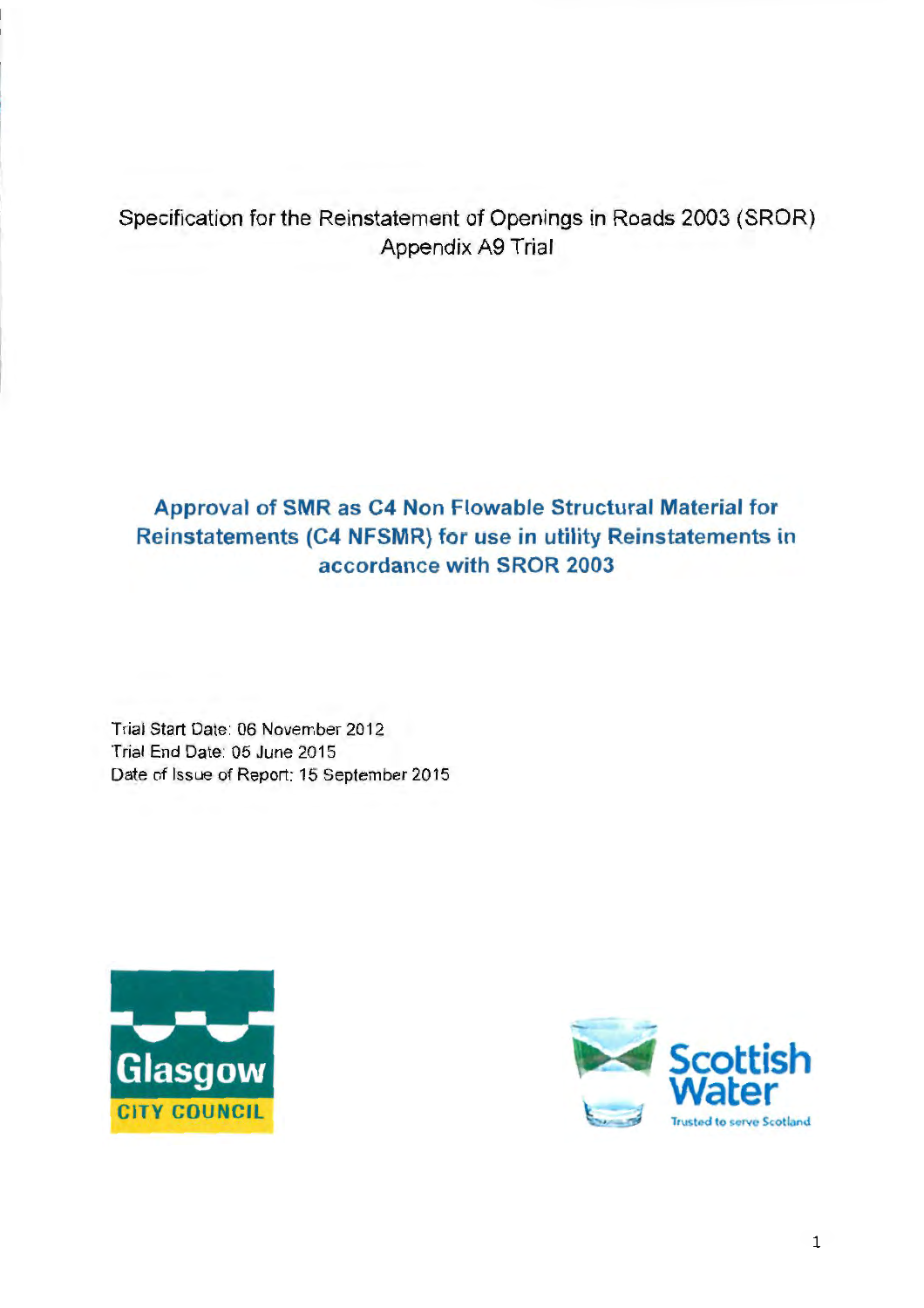## **CONTENTS**

- **1. Introduction**
- **2. Parties Involved**
- **3. Drivers**
- **4. Background SMR**
- **5. Methodology- Proposed Testing and Monitoring**
- **6. Sites tested for Trial**
- **7. Methods of Production**
- **8. Appendix A9 Trial Criteria**
- **9. Verification of Trial Outcomes**
- **10. Recommendation**
- **11. Signature Page**

## Appendices

- Appendix 1: Pre-Job UKAS Laboratory Testing
- Appendix 2: WRAP Compliant Quality Protocol for the Production of a C4 NFSMR
- Appendix 3: 2 year sign off report
- Appendix 4: Corrective Actions Flow Charts
- Appendix 5: Maximising Recovery rates & Sustainability on Utility Waste Arisings
- Appendix 6: SMR Batch Mix End User Method Statement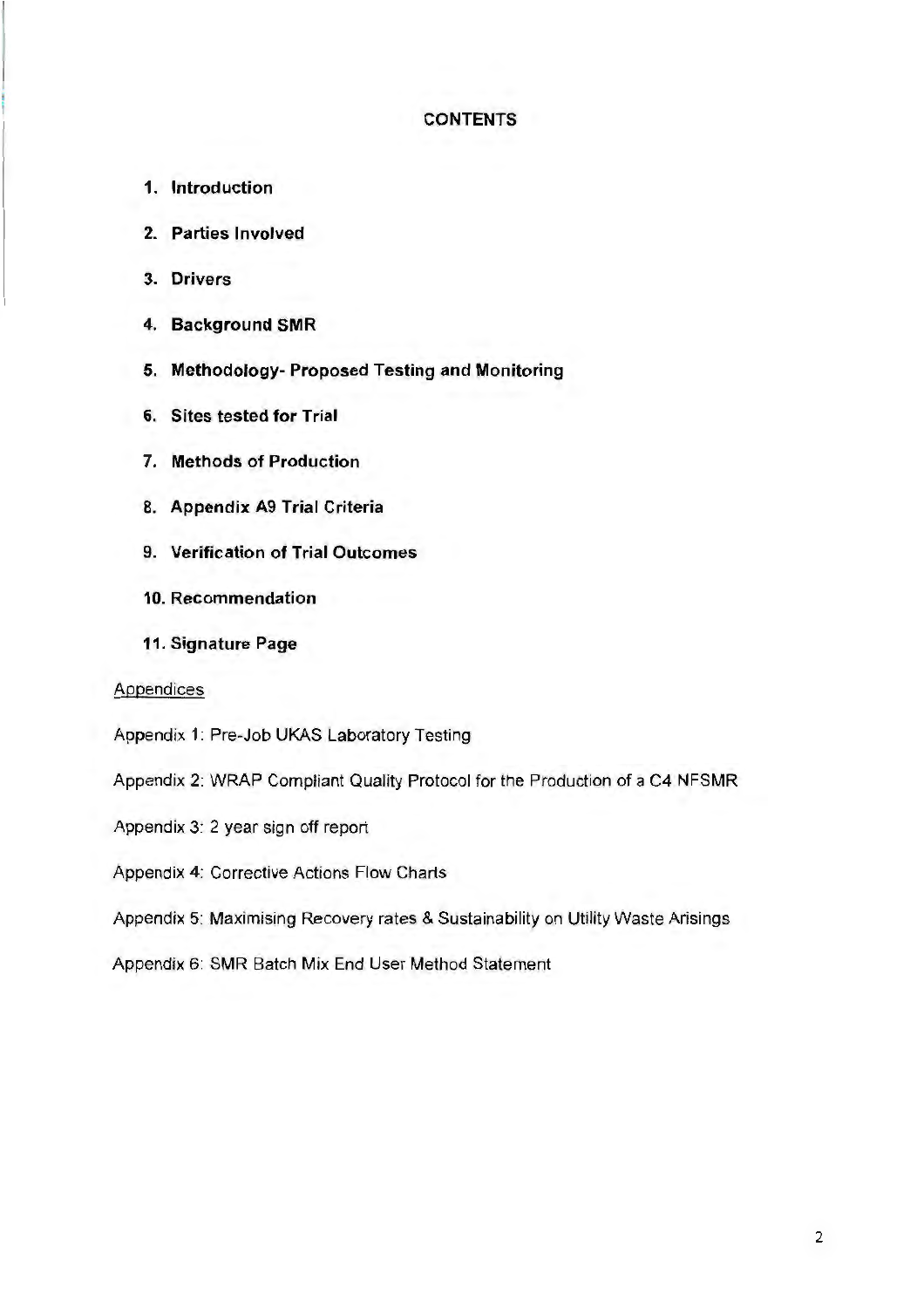# **1. Introduction**

- 1.1 The reinstatement of utility excavations in the road is governed by a Code of Practice issued the Scottish Executive under Section 130 of the New Roads and Street Works Act 1991 ( NRSWA). The latest (third) edition of this Code of Practice, known as the Specification for the Reinstatement of Openings in the Road (SROR) came into force in October 2003. The SROR sets down the minimum standards for the reinstatement of openings made by Utility Companies in the course of managing their plant buried under the Road. This report is written on the understanding that readers will have a working knowledge of the SROR (third edition) and particularly Appendix 9 of this.
- 1.2 The SROR (third edition) sets down requirements for a range of standard reinstatement solutions, detailing options for the materials to be used and the workmanship necessary to achieve a satisfactory reinstatement.
- 1.3 Within the SROR, materials are generally specified in accordance with British or European standards but Appendix A9 sets out end performance criteria to enable the development and use of Alternative Reinstatements Materials (ARMs). ARMS may fall into one of two general categories;
	- 1.3.1 Stabilised Materials for Fills (SMFs), characterised by bearing capacity and aimed at use in the lower layers of reinstatements and
	- 1.3.2 Structural Materials for Reinstatements (SMRs) characterised by compressive strength and potentially of use up to the Base layer in roads and the Binder Course in footways as set down in Table A9.1 of SROR. SMRs may be either Flowable (FSMR) or Non-Flowable (NFSMR) in nature. Significant freedom is available regarding the production of SMRs, however their classification and thereby restrictions on where they may be used in any particular reinstatement is governed by their crushing strength at 28days, this can be either;

C3/4 - Minimum C3/4 N/mm2, maximum C9/12 N/mm2 or C 1.5/2 - Minimum C 1.5/2 M/mm2, maximum C9/12 N/mm2

1.4 This report details the evaluation of the **''SMR Eco Proprietary Binder"** product as a Class C3/4 Non-Flowable SMR (NFSMR) in accordance with Appendix A9 of SROR.

# **2. Parties Involved**

2.1 This trial has been undertaken by Scottish Water and Glasgow City Council with technical support provided by SMR Eco Proprietary Binder & QA Process Supplier: METSSL Ltd.

# **3. Drivers & Needs for C4 NFSMR produced with the SMR Eco Binder**

3.1 The utility industry is currently faced with a number of challenges. In particular there is the acute need to reduce waste arisings sent to landfill, reduce the carbon footprint and produce high quality reinstatements in the footpaths and carriageways. The SMR Eco Proprietary Binder has been developed to help fulfil these needs: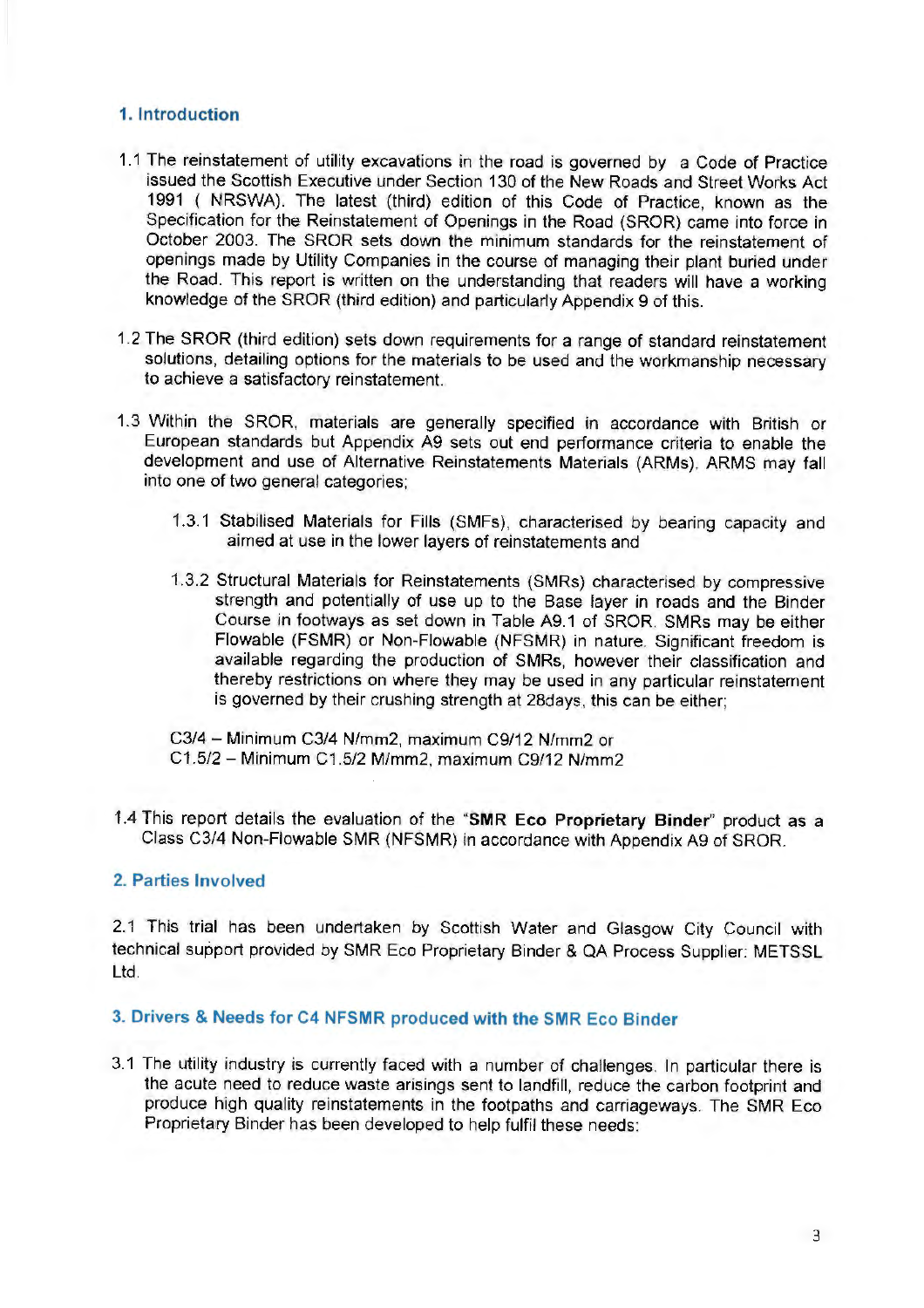# **3.2 Landfill Diversion**

3.2.1 The SMR Eco Proprietary Binder has been developed to help achieve a much higher recovery rate on utility waste that traditional recycling solutions and materials. Traditional recycling is typically only able to recover the granular materials from utility trench arisings i.e. asphalt, hardcore and stone. This typically comprises of 45% of the utility waste, with the remaining 55% (typically sub-soil and clay) going for disposal. The SMR Eco proprietary binder enables the recovery of the sub-soil and clay element of utility waste in addition to the asphalt, hardcore and stone. This vastly increases the recovery rate on utility waste.



# **3.3 Carbon Footprint Reduction**

- 3.3.1 By using SMR Eco the carbon footprint is reduced in a number ways:
	- 1. Reduced Lorry movements from not having to send the sub-soil & clay segment of utility waste to landfill.
	- 2. Elimination of the need for primary aggregates as the utility waste is recovered and used back in the utility trench instead of primary aggregates.
	- 3. Reduced remediation costs due to the high performance/stiffness of the C4 NFSMR compared to traditional primary and secondary unbound aggregates e.g. Type 1 803.
	- 4. Reduced lorry movements to and from the utility site if a Mobile Batching plant is used on-site to produce the C4 NFSMR
	- 5. Reduced lorry movements by using a One-Stop-Shop Hub Recycling Facility. These are set up in logistically suitable locations to offer a 'One-Stop-Shop' solution to the utility industry. This is a solution where utility companies and their contractors are able to legally tip their waste and in return pick up the backfill products that they require. It is important to note that all the backfill products purchased from these facilities are produced under the WRAP Quality Protocol for the Production of Recycled Aggregates. It is very important that recycled backfill products are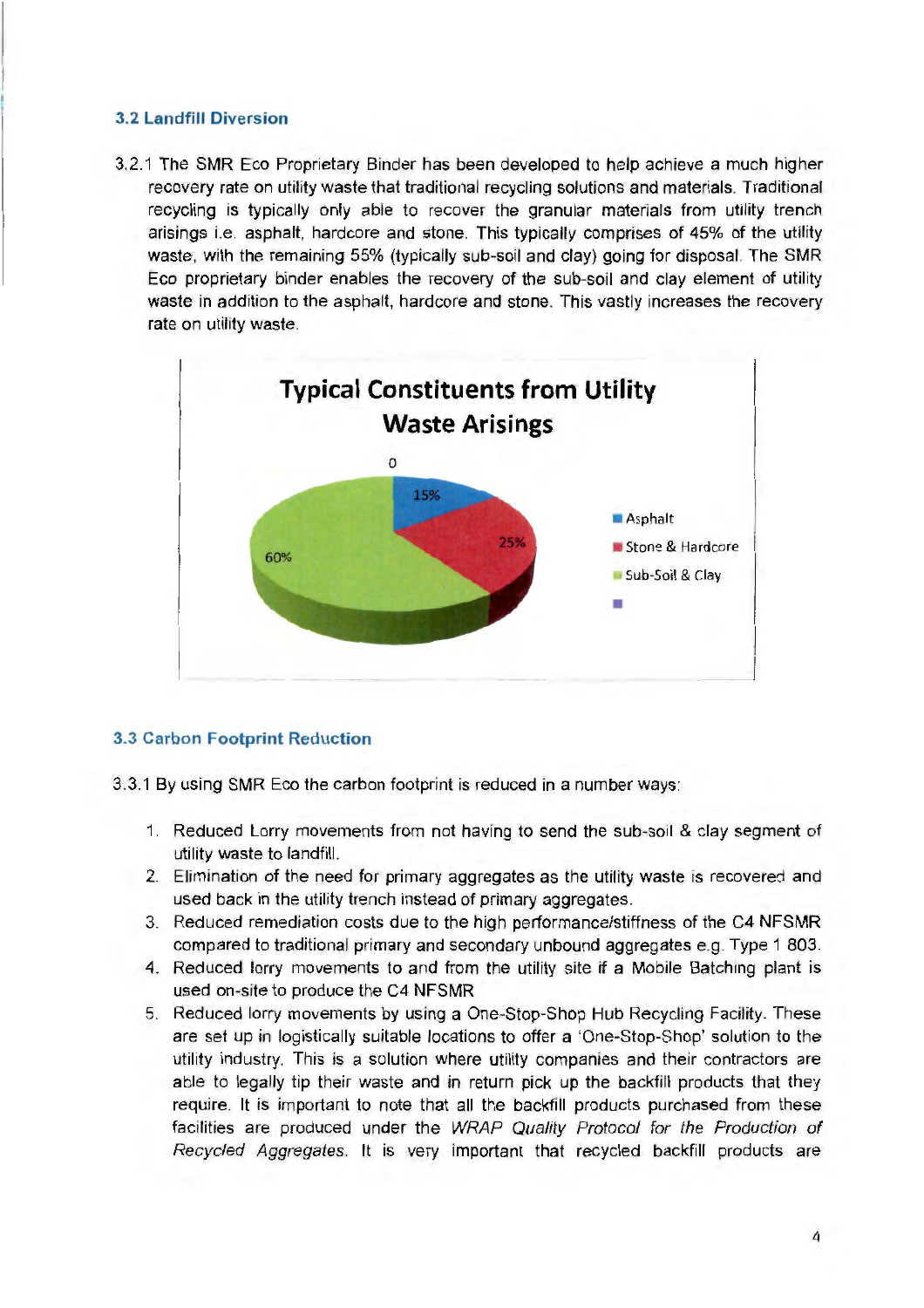produced to this protocol because if they are not, then they will technically still be classed as waste

# **3.4 Increased Reinstatement Performance**

3.4.1 The batch mixed SMR ECO C4 NFSMR will produce a higher surface modulus than using traditional unbound aggregates e.g. Type 1 803

'A stiffness modulus based on the application of a known load at the top of the foundation; it is a composite value with contributions from the underlying layers'

3.4.2 This will help ensure that long term performance and durability of the utility trench reinstatement and reduce any subsidence and remediation costs. The higher performance stiffness of the material will also allow for good compaction of the asphalt layers on top.

# **4. Background**

4.1 The SMR Eco Proprietary Binder is a cementitious based proprietary Binder who's intellectual property is owned by METSSL Ltd. The SMR Eco Proprietary Binder is used to produce a C4 Non Flowable Structural Material for Reinstatement (C4 NFSMR) as per the Specification for Road Openings in the Roads (SROR) 2003, Appendix A9.1.2.a.iii, and page 112;

## **iii) Non-flowable SMRs (NFSMRs)**

These materials comprise of any type and combination of aggregates and binders. They are non- flowable mixes that will normally require compaction on site, and will be capable of achieving strengths equivalent to FCRs in their compacted state. These materials may only be used on a trial basis by prior agreement

4.2 The purpose of the trial is to verify that the SMR Eco Proprietary Binder used to produce the C4 NFSMR is fit for purpose and has the structural longevity to be used in the relevant layers and depth thickness as detailed in table A9.1 of the SROR 2003. The processes and procedures to produce the C4 NFSMR with the SMR Eco Proprietary Binder are detailed in the WRAP Complaint Quality Protocol produced and supplied by METSSL Ltd.

# **4.3 Road Type & Layer Usage**

4.3.1 The relevant road types, layer depths and thickness as to where a C4 NFSMR can be found in Table A9.1 of Appendix A9 of the SROR 2003 a copy of which can be found below.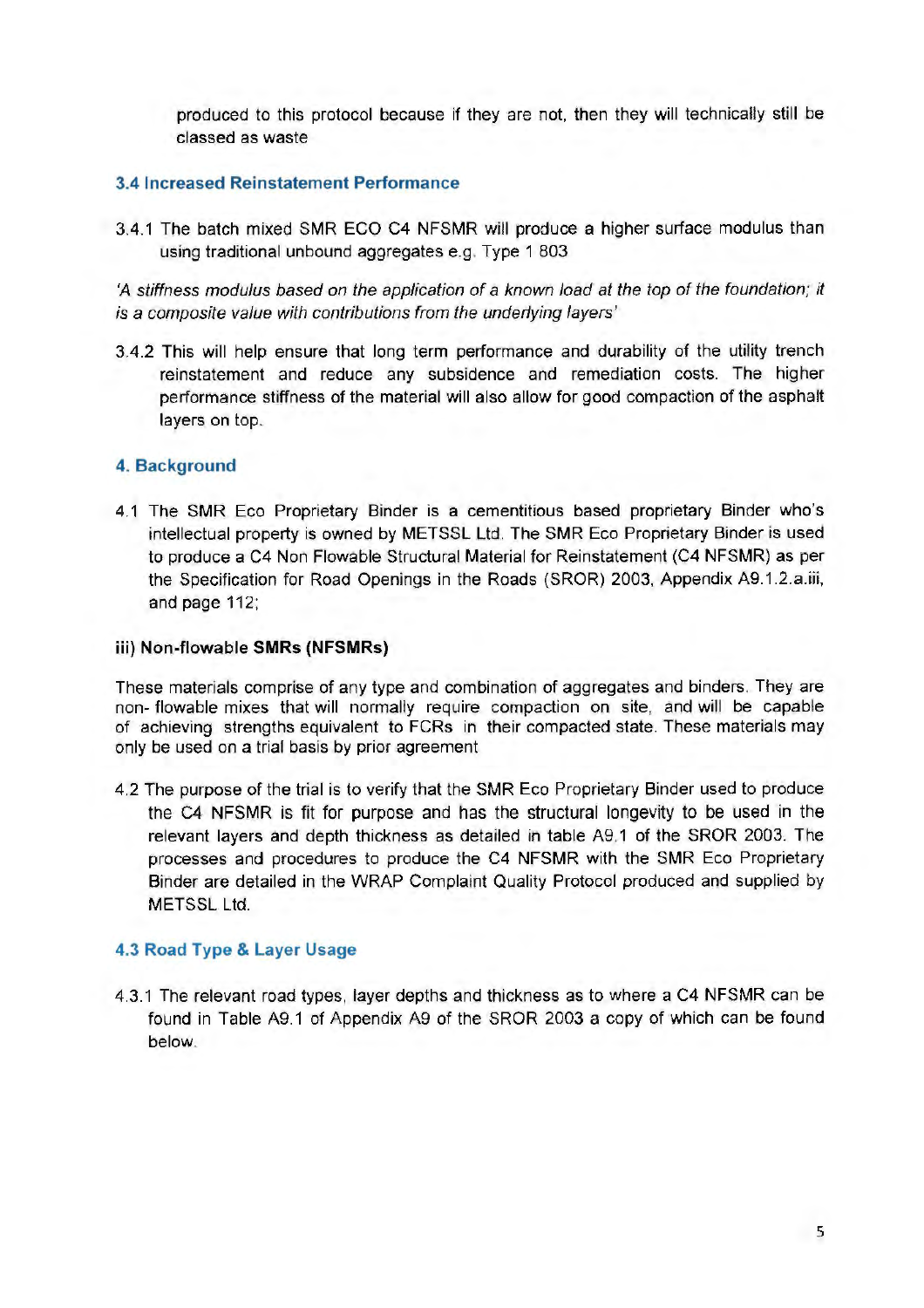|                                             |                          | Footway                                                                                                                              |                           |                          |                          |                          |  |  |  |
|---------------------------------------------|--------------------------|--------------------------------------------------------------------------------------------------------------------------------------|---------------------------|--------------------------|--------------------------|--------------------------|--|--|--|
| Layer                                       | 3                        |                                                                                                                                      | Footpath or<br>Cycletrack |                          |                          |                          |  |  |  |
| <b>Combined Binder</b><br>Course & Sub-base | <b>NP</b>                | <b>NP</b>                                                                                                                            | <b>NP</b>                 | <b>NP</b>                | <b>NP</b>                | <b>150mm</b><br>C2       |  |  |  |
| Base (Roadbase)<br>Alone                    | <b>NP</b>                | <b>NP</b>                                                                                                                            | <b>NP</b>                 | 300 mm<br>C <sub>2</sub> | 200 mm<br>C <sub>2</sub> | <b>Allen</b>             |  |  |  |
| Base (Roadbase)<br>& Sub-base               | <b>NP</b>                | 450 mm<br>C <sub>4</sub>                                                                                                             | 450 mm<br>C4              | 450 mm<br>C <sub>2</sub> | 350 mm<br>C <sub>2</sub> | مستب                     |  |  |  |
| Sub-base<br>&lor below                      | 150 mm<br>C <sub>2</sub> | 150 mm<br>C <sub>2</sub>                                                                                                             | 150 mm<br>C <sub>2</sub>  | 150 mm<br>C <sub>2</sub> | 150 mm<br>C <sub>2</sub> | 100 mm<br>C <sub>2</sub> |  |  |  |
| <b>Crushing Strength</b><br>at 90 days      |                          | C4 - 4 N/mm <sup>2</sup> Minimum to 10 N/mm <sup>2</sup> Maximum<br>C2 - 2 N/mm <sup>2</sup> Minimum to 10 N/mm <sup>2</sup> Maximum |                           |                          |                          |                          |  |  |  |

# **5. Methodology- Proposed Testing** & **Monitoring**

- 5.1 Initial laboratory testing has been carried out on the SMR Eco proprietary binder by a UKAS accredited laboratory. Results of these tests are detailed in Appendix 1.
- 5.2 It is also proposed that the following in-situ testing and on-site monitoring is undertaken that a 2 Year sign off visual inspection be undertaken supported by photographic evidence.

# **6. Sites tested for Trial Sign Off**

6.1 Thirteen sites have been detailed in Appendix 3 of this report however the minimum requirement detailed in the SROR 2003 Appendix A9, A9.5.2.1 (2) Scheme for Approved Trials is 2 sites.

| <b>Site Location</b>           |         | LA Reference Road Type Date Reinstated |
|--------------------------------|---------|----------------------------------------|
| Pollockshaws Rd/Devon St       | 1453720 | 17/04/2013                             |
| Langside Ave                   | 1484435 | 14/05/2013                             |
| 303 Kilmarnock Rd, Glasgow     | 1483923 | 20/06/2013                             |
| Kilmarnock Rd, Glasgow         | 1618608 | 01/11/2014                             |
| 342-394 Kilmarnock Rd, Glasgow | 1473489 | 21/06/2013                             |
| Nether Auldhouse Rd, Glasgow   | 1473488 | 25/06/2013                             |
| Newlands Road, Glasgow         | 1513498 | 21/08/2013                             |
| Langside Drive, Glasgow        | 1513469 | 14/09/2013                             |
| Old Castle Road, Glasgow       | 1602124 | 17/10/2013                             |
| Allison Street, Glasgow        | 1450372 | 17/06/2013                             |
| London Road, Glasgow           | 1532092 | 08/07/2013                             |
| Duke Street, Glasgow           | 1612749 | 23/10/2013                             |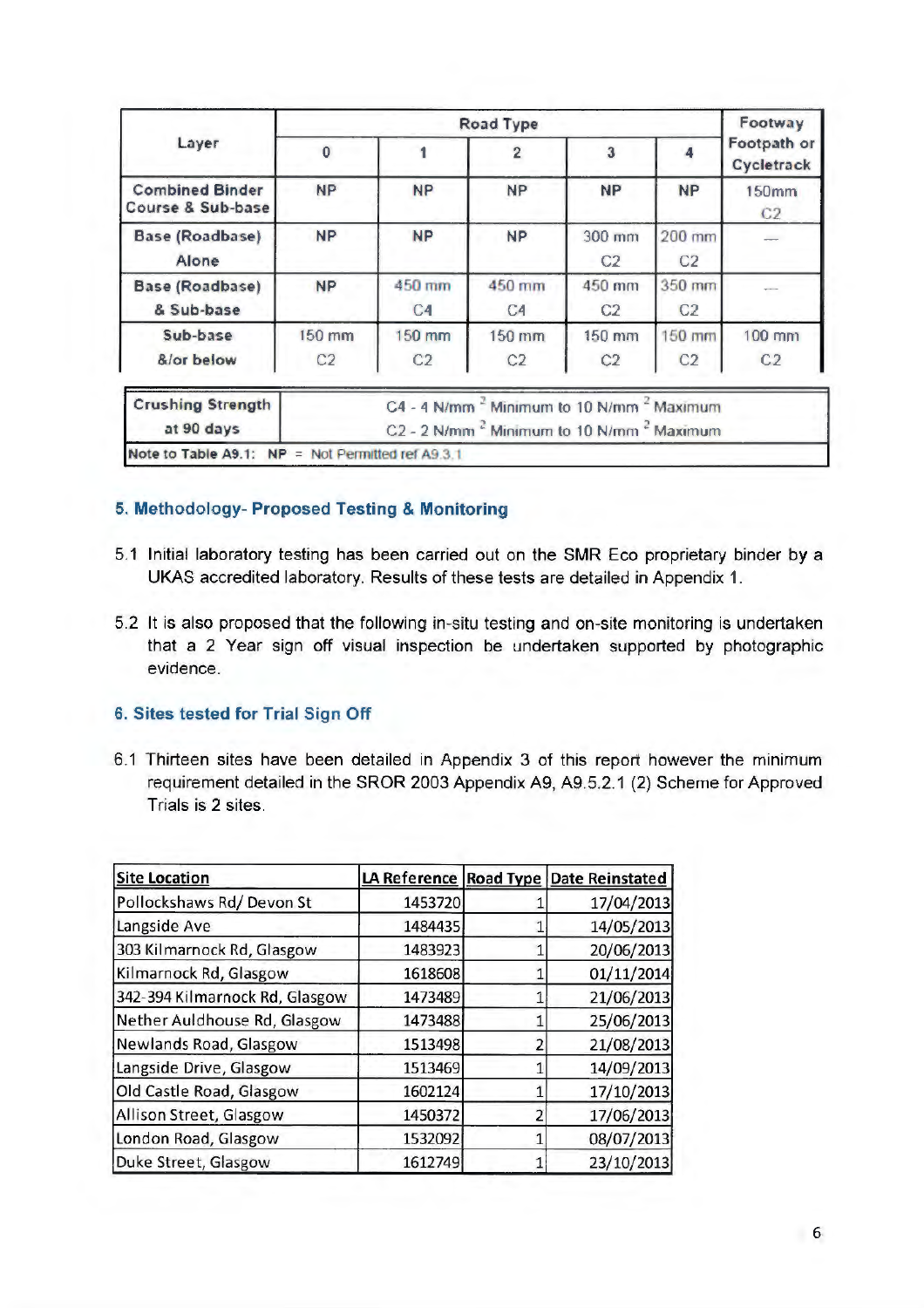# **7. Methods of Production**

7.1 In all cases the **"SMR Eco proprietary Binder"** used for reinstatement at these sites was mixed mechanically. The Quality Protocol in each case was based upon the WRAP Protocol for the Production of a C4 NFSMR. A copy of the WRAP protocol can be found in Appendix 2. Appendix 6 to this report also details the SMR Batch Mix End User Method Statement

## **8. Appendix A9 Trial Criteria - Evaluation**

## **8.1 Training/Assessment & Competency of Personnel**

8.1.1 All operatives producing the SMR Eco Batch mixed C4 NFSMR will have been trained by METSSL Ltd and been issued with a certificate stating this. In addition to this all producers of the C4 NFSMR will have the relevant certificates and qualifications to operate the plant and equipment used in the recycling process.

#### **8.2 Control of Raw Materials**

8.2.1 Please see Appendix 2 'WRAP Compliant Quality Protocol' (written and produced by METSSL Ltd) Section 3.4 and Appendix 1

## **8.3 Process Control**

8.3.1 Please see Appendix 2 'WRAP Compliant Quality Protocol' Section 3.5, (written and produced by METSSL Ltd) Appendix 1 and Appendix 2.

### **8.4 Inspection, Testing & Frequencies**

8.4.1 Please see Appendix 2 'WRAP Compliant Quality Protocol' Section 3.6.1 and 3.6.2 (written and produced by METSSL Ltd)

#### **8.5 Transport & Delivery**

- 8.5.1 Please see Appendix 2 'WRAP Compliant Quality Protocol' Section 3.5 and Appendix 1. (Written and produced by METSSL Ltd)
- 8.5.2 The C4 NFSMR will be transported and accompanied by a Delivery Note. This demonstrates the additional information accompanying the C4 NFSMR when it is transported and delivered to site.

# **8.6 Laying Operation**

8.6.1 The C4 NFSMR will be laid and compacted by qualified NRSWA operatives. The layer thickness and compaction rate can be found in Appendix A8 of the SROR 2003

# **8.7 Audit & Review**

- 8.7.1 Auditing on the Doocey N.E Ltd recycling facility that produces the C4 NFSMR can be seen in Appendix 6 of the 'WRAP Compliant Quality Protocol' as seen in Appendix 2 to this report. (Written and produced by METSSL Ltd)
- 8. 7 .2 On-site monitoring will comprise of a visual inspection accompanied by photographic evidence and a 2 year inspection, accompanied by photographic evidence.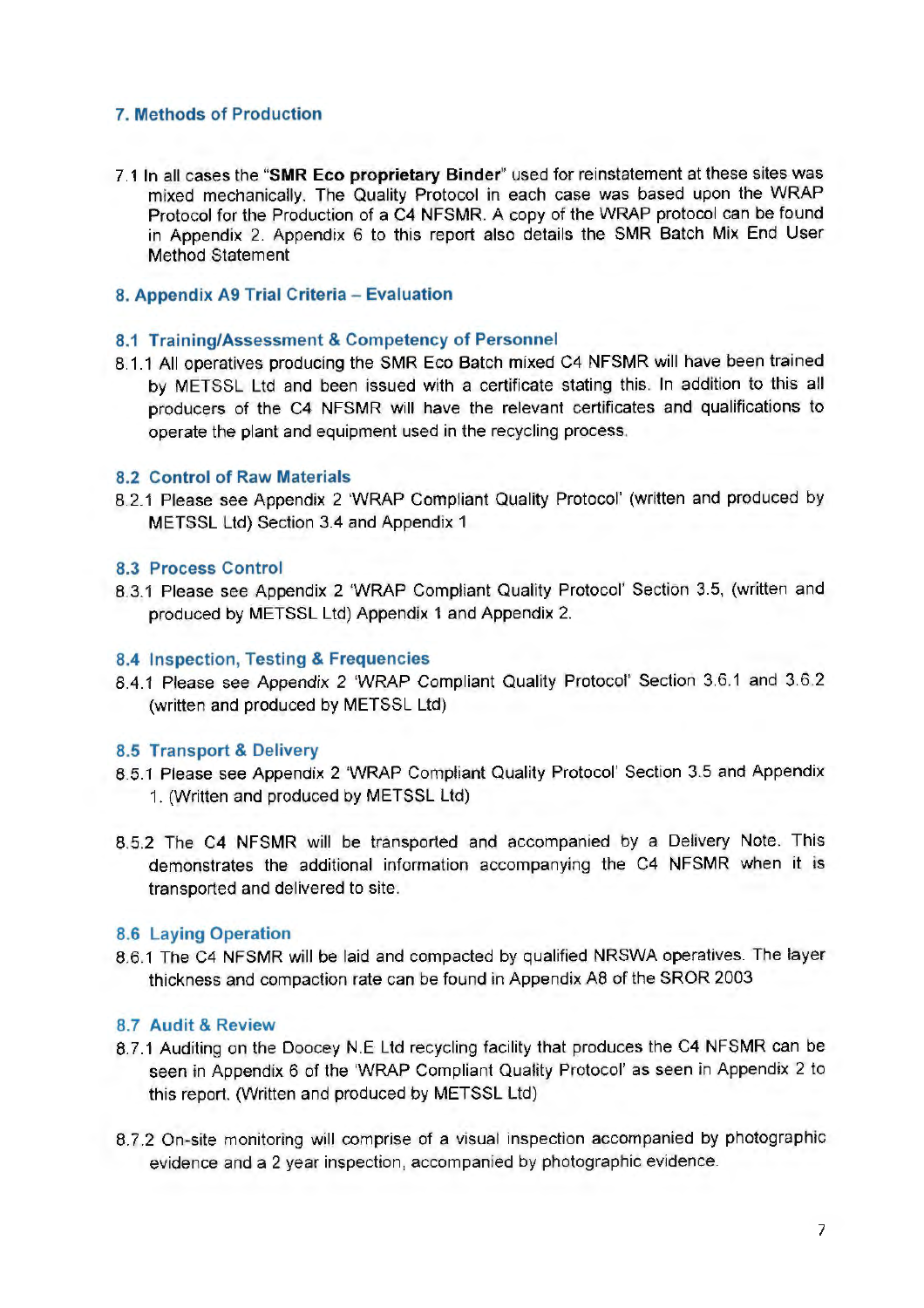8.7.3 Initial testing will comprise of UKAS laboratory testing and on-site Lightweight Deflectometer testing. After 2 years a visual inspection will be carried out to prove that the product has performed as expected.

# **8.8 Complaints Handling**

8.8.1 In regards to the production of the C4 NFSMR any complaints regarding the production of the product will be logged and shared with all relevant parties. In regard to the laying and compacting of the C4 NFSMR, the complaints procedure will be detailed in the utility company's or contractor's working policies and health and safety polices.

# **8.9 Additional Information**

- 8.9.1 The below information is not detailed in the Appendix A9 assessment criteria however has been added to the trial evaluation:
	- 1. Corrective Actions: Flow Charts that help to assist in evaluating root causes for remedial works potentially encountered in the trial: Product Production, Product Transport, Product Storage, and On-site sinkage - See Appendix 4.
	- 2. Obtaining Maximum Recovery Rates on Utility Waste: Document detailing how potentially the maximum recovery rate can be achieved on utility trench arisings by using binders in the recovery/recycling process and the products that can be produced - See Appendix 5.

# **9. Verification of Trial Outcomes**

9.1 A visual inspection of all the sites detailed in the table below was undertaken by Craig McQueen of Scottish Water and David Murdoch of Glasgow City Council on 02/06/2015.The visual findings of these inspections have been documented in Appendix 3 to this report. An SMR Eco proprietary binder was added at an addition rate of 4% by weight to produce a C4 Non Flowable SMR and was used in the following road categories:

| <b>Site Location</b>           | LA Reference       | <b>Road Type Date Reinstated</b> |
|--------------------------------|--------------------|----------------------------------|
| Pollockshaws Rd/Devon St       | 1453720            | 17/04/2013                       |
| Langside Ave                   | 1484435            | 14/05/2013                       |
| 303 Kilmarnock Rd, Glasgow     | 1483923            | 20/06/2013                       |
| Kilmarnock Rd, Glasgow         | 1618608            | 01/11/2014                       |
| 342-394 Kilmarnock Rd, Glasgow | 1473489            | 21/06/2013                       |
| Nether Auldhouse Rd, Glasgow   | 1473488<br>1513498 | 25/06/2013<br>21/08/2013         |
| Newlands Road, Glasgow         |                    |                                  |
| Langside Drive, Glasgow        | 1513469            | 14/09/2013                       |
| Old Castle Road, Glasgow       | 1602124            | 17/10/2013                       |
| Allison Street, Glasgow        | 1450372            | 17/06/2013                       |
| London Road, Glasgow           | 1532092            | 08/07/2013                       |
| Duke Street, Glasgow           | 1612749            | 23/10/2013                       |

9.2 The inspections show that the SMR material is performing well with no failures attributable to the material. Six of the twelve sites inspected had defects identified that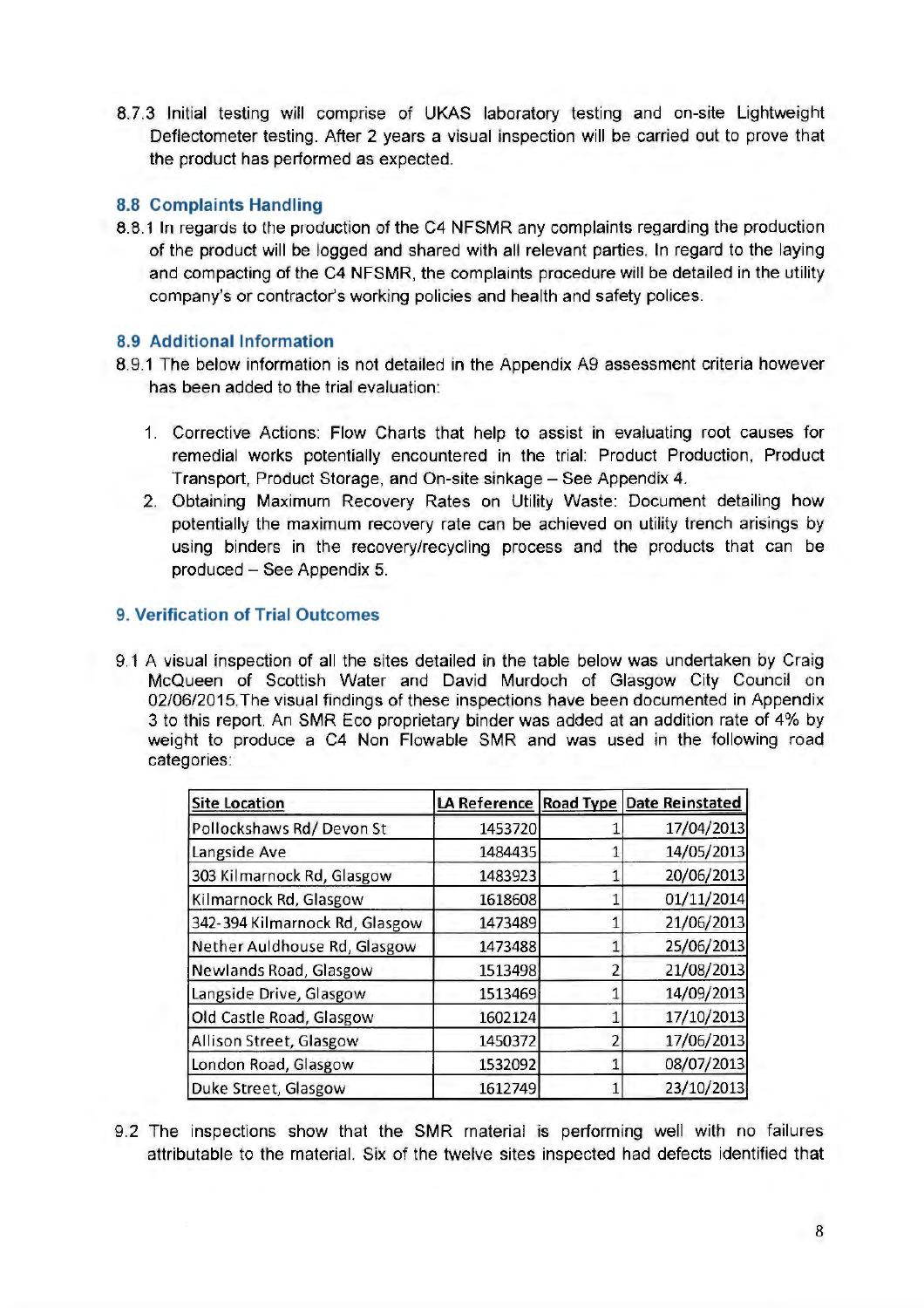were related to joint proximity, road markings and ironwork. No defects were due to the use of SMR.

# **10. Recommendation**

10.1 It is recommended that 'SMR Eco Proprietary binder' is approved as a C4 NFSMR in accordance with Appendix 9 of the SROR (third edition).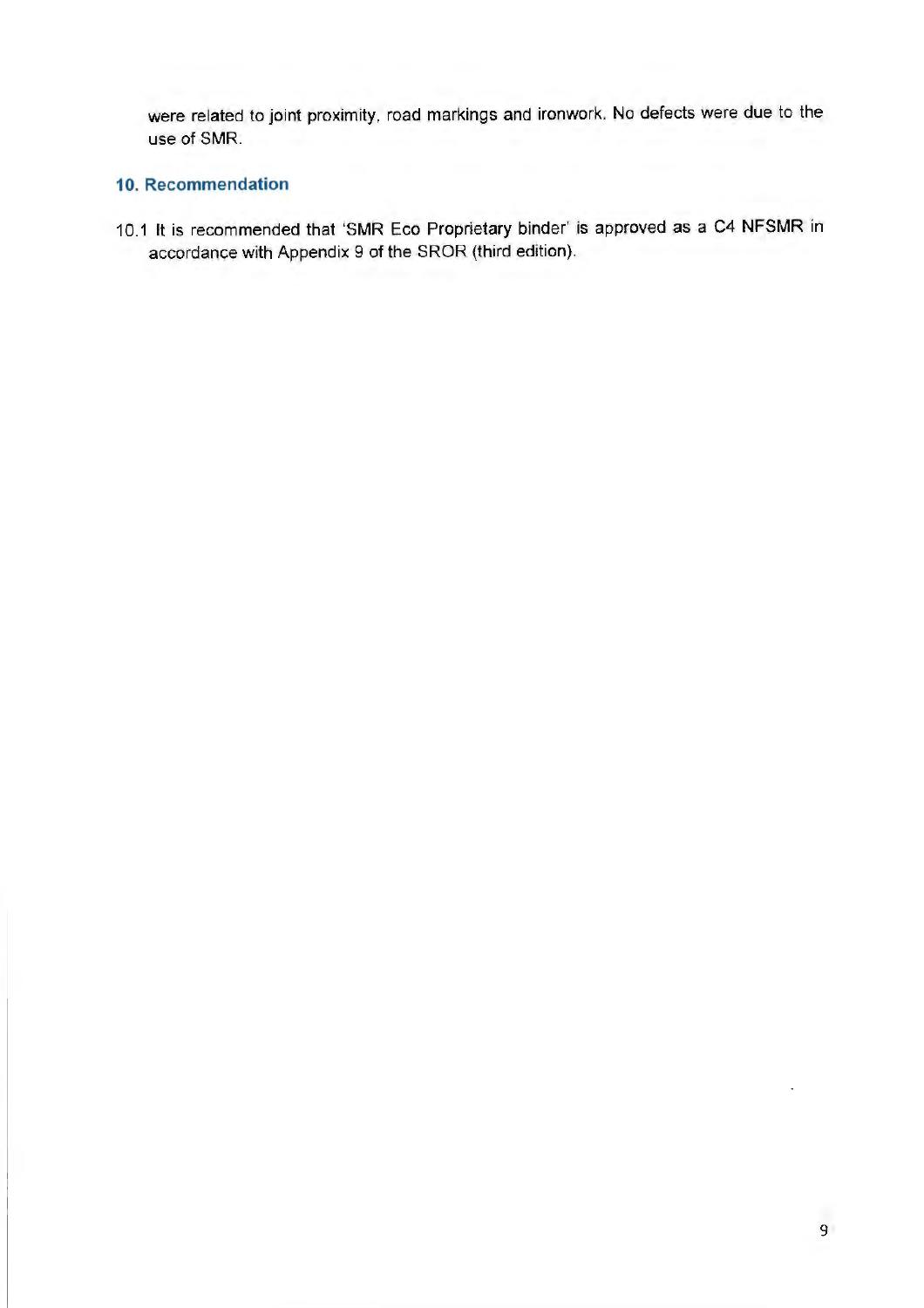11. Signature Page

COUNCIL: Glasgow City Council

POSITION IN ORGANISATION: Head of *\*wfrastrictvire Services.

PRINT NAME: ANDY WADDELL  $SISNATIVE$  $X$ . $WddQ$ DATE:  $25$  November  $2015$ .

UTILITY **COMPANY: Scottish Water** 

POSITION IN ORGANISATION: General Manager - Customer Service

PRINT NAME: Mark MoEwen **SIGNATURE** 18th Nov 2015 DATE:

PROPRIETARY BINDER SUPPLIER: METSSL Ltd

POSITION IN ORGANISATION: Director

PRINT NAME: Sebastian Love

SIGNATURE:  $sib$   $L$ 

DATE: 12/11/2015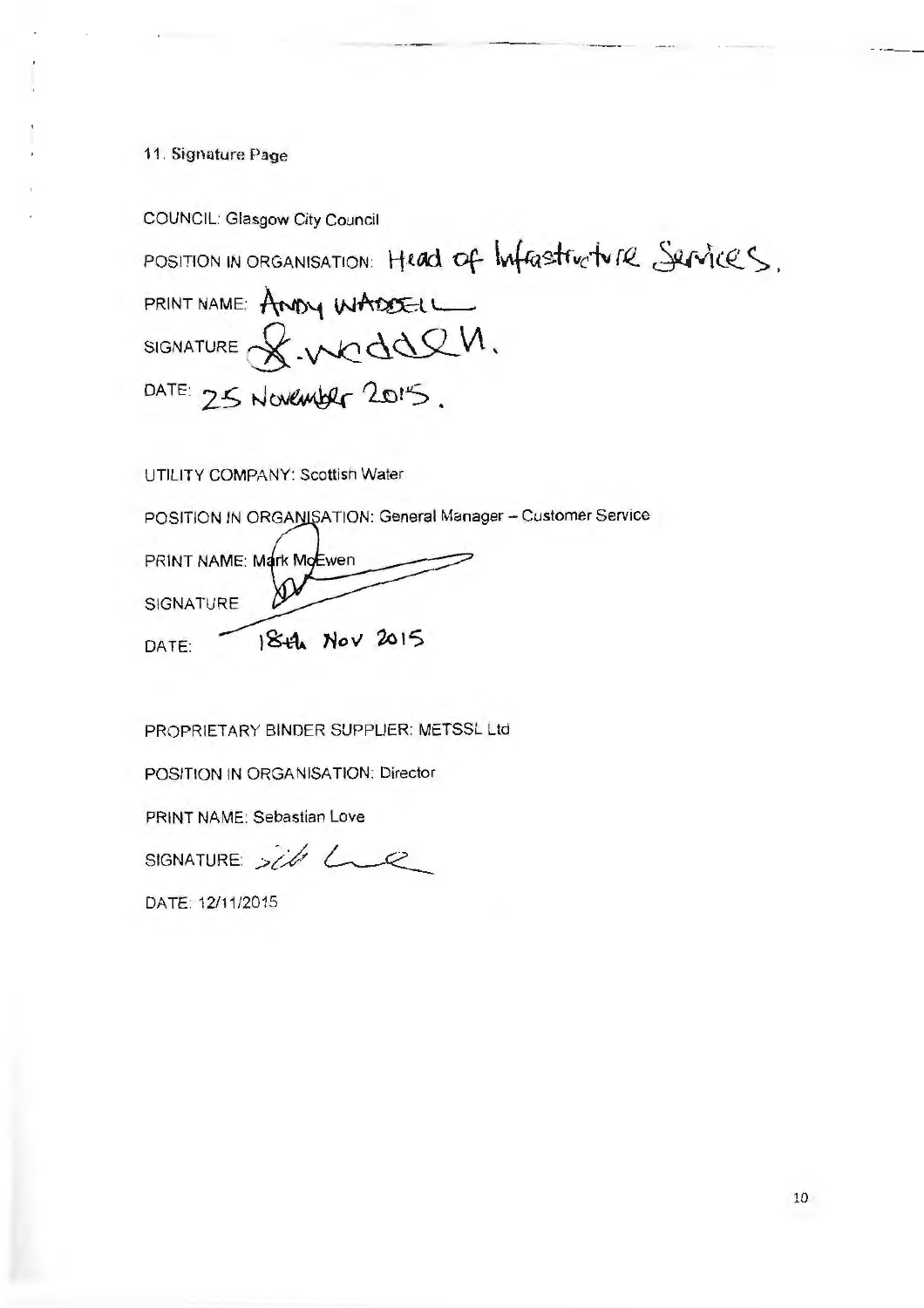APPENDICES: